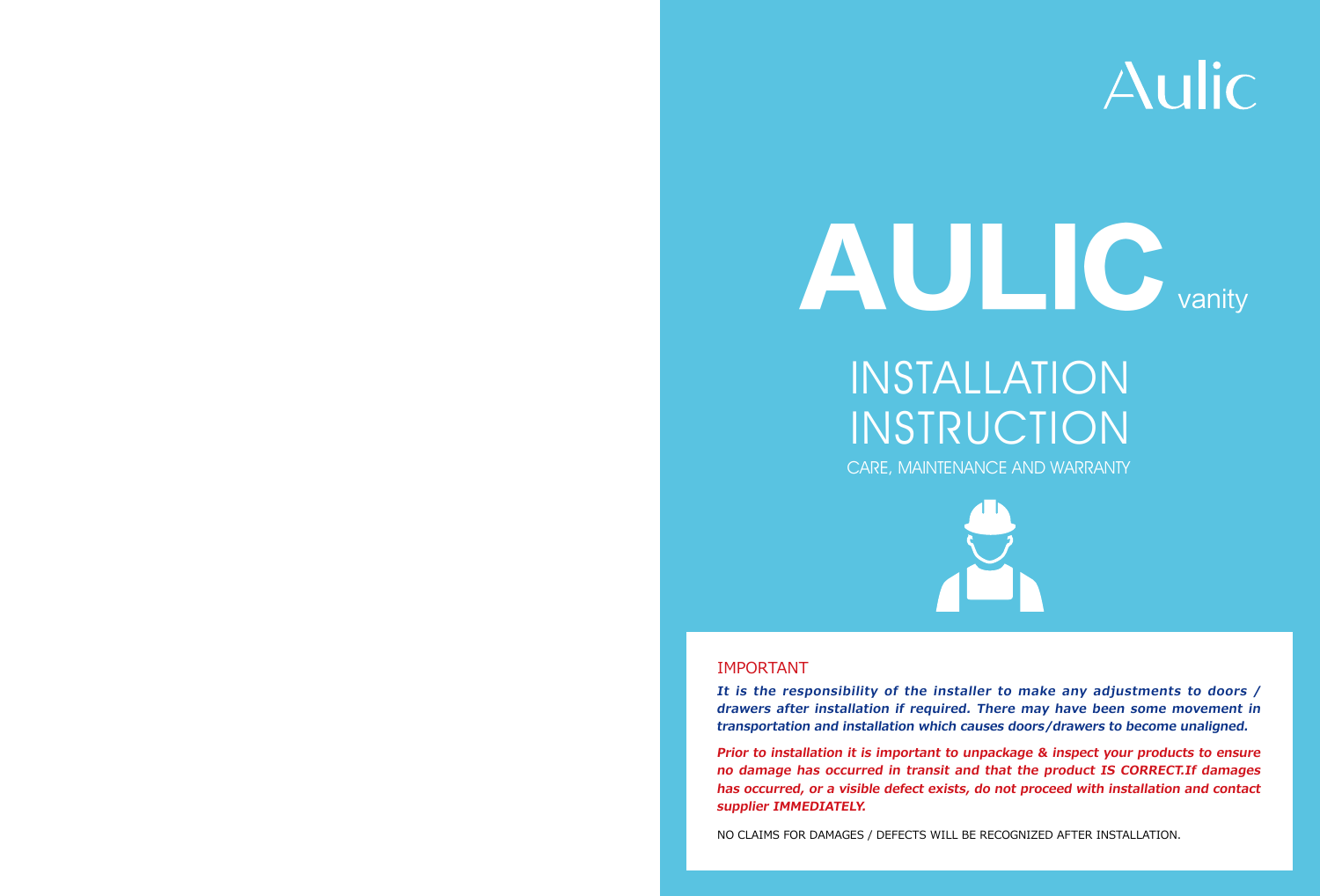# **IMPORTANT TIPS**

1

2

1

 $\boldsymbol{2}$ 

3

3





### Check Products for Any Damages



### Check Your Wall is Flat and Plumb

Prior to installation it is important to unpackage & inspect your products to ensure no damage has occurred in transit and that the product IS CORRECT. If damages has occurred, or a visible defect exists, do not proceed with installation and contact supplier IMMEDIATELY.

No claims for damages/defects will be recognized after installation.

Wall hung furniture & basins require fixing to a support beam fitted between the studs to give a solid wall backing to attach the vanity to.

The cabinet should be installed over the top of a tiled wall with adequate clearance for doors and drawers to open. Aulic do not recommend tiling in furniture due to moisture and mould build up which can damage the material and void the warranty.



It is recommended that vanities are installed at least 300mm away from wet areas such as showers and baths.

It is the responsibility of the installer to make any adjustments to doors / drawers after installation if required. There may have been some movement in transportation and installation which causes doors/drawers to become unaligned.

Before installing, check that your wall is flat and plumb. If not, the cabinet will need to be packed out so that sits level, otherwise the cabinet may twist, causing doors and drawers to fall out of alignment and not function properly.



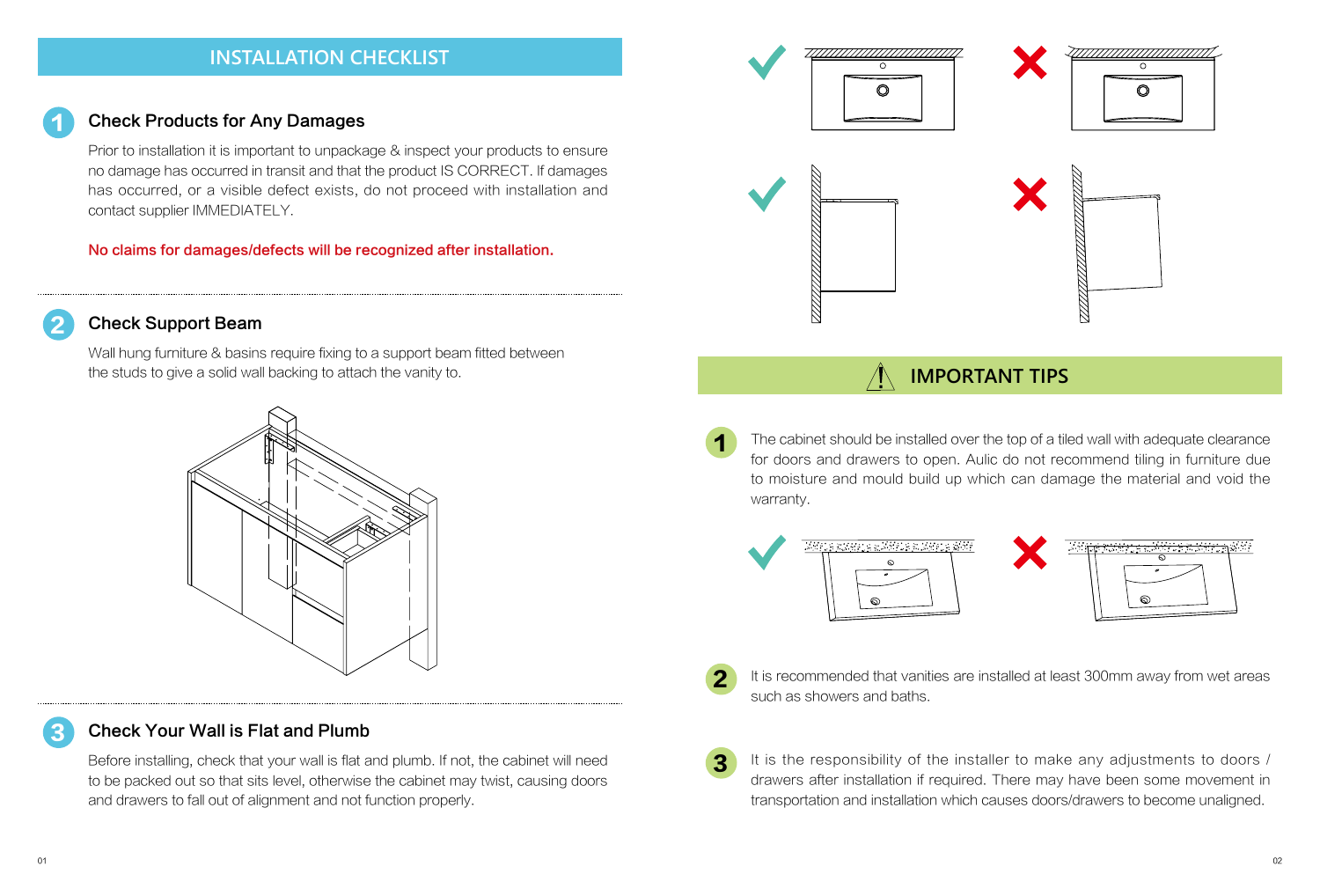Step 2





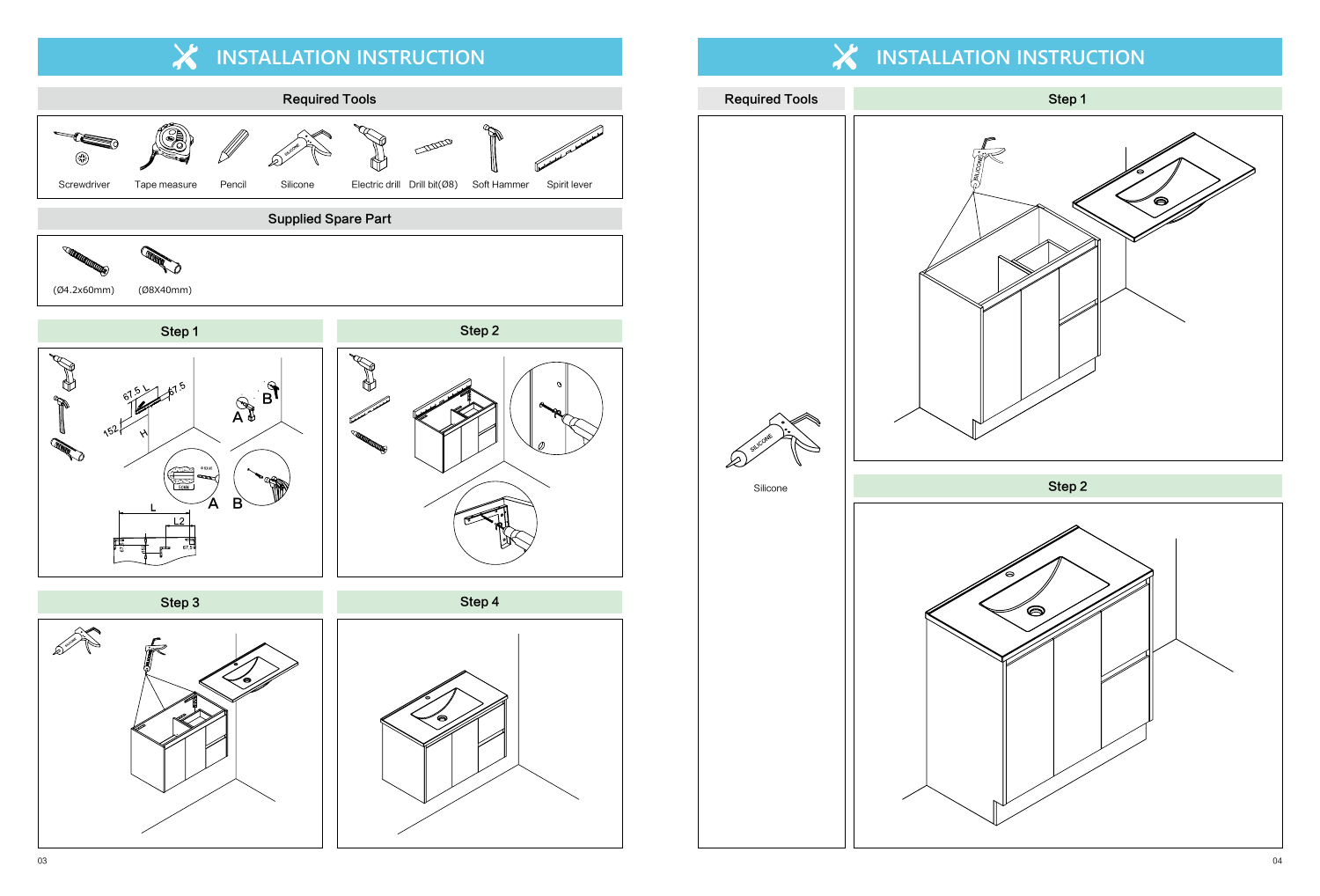1

1

 $\boldsymbol{c}$ 

3



2

## Remove the drawer



Fully extend the drawer.

### Undo screws underneath left and right side of drawers connecting to

runners.

 $\sqrt{N}$ removal to secure drawers.





Locate the grey tabs underneath the drawer. Pull out tabs until you hear a click.

Lift the drawer up and out.

#### Note: When putting drawers back, please exactly reverse the steps of



### Reassemble the drawer

# Option One only with screws







Open the drawer and discharge the screw in the runner for both sides

Make the draw front connected with the drawer



- Hold the drawer up and take out it slowly
- 

Insert the drawer back on runners

Adjusting the fastenings, and make the draw front away from whole drawer



Use the screw fix the runner and drawer





# **REMOVE DRAWERS**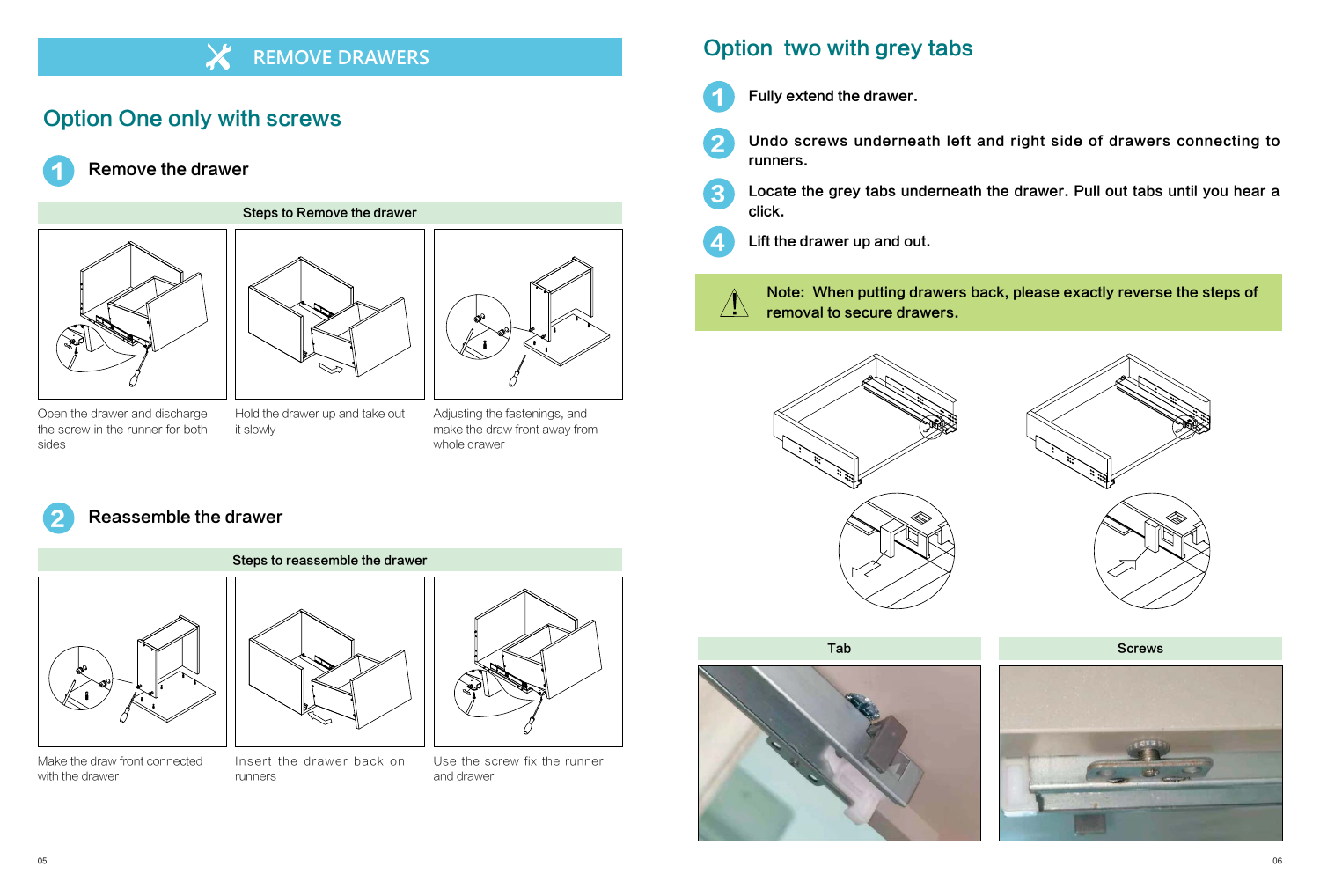# Option three with Marcella drawers

It is very important to ensure that the unit is level & plumb, using a spirit level. This will ensure that doors and drawers (where applicable) will be square within the frame. There is a small amount of final adjustment within door & drawer components if necessary after installation  $-$  see details above.

Note: When putting drawers back, please exactly reverse the steps of removal to secure drawers. Please make sure runners are against the drawer properly.

# **ADJUSTMENTS**

# **ADJUSTMENTS**

#### Adjust the drawer





#### Adjust the door







Adjusting nut on underside of drawers

Adjusting nuts on underside of drawers

To adjust the drawer UP (backwards tilt) turn anticlockwise.

To adjust the drawer UP (backwards tilt) turn anticlockwise.

To adjust the drawer down (forward tilt) turn clockwise.





To adjust the drawer out turn clockwise.







Pull drawer out and squeeze



extend drawer runners out and place drawer on runners. Push drawer closeed until it is about 2cm out from the vanity.



You will then need to apply a little force on the drawer front (near the bottom) to push closed and connect runners in place.



# Other drawer



## Mia drawer





## Marcella drawer

Lateral adjustment Lateral adjustment Depth adjustment Height adjustment